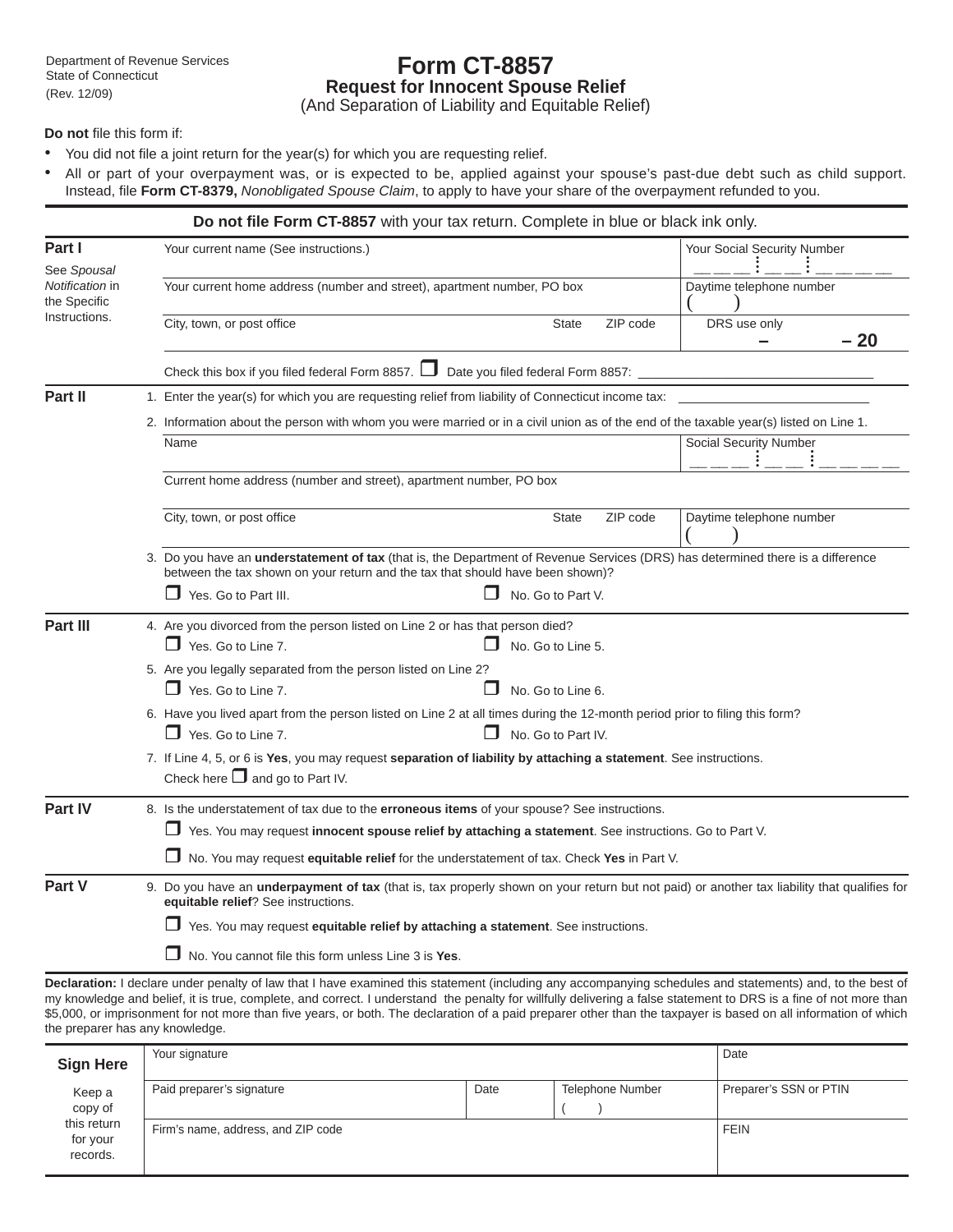## **Form CT-8857 Instructions**

## **General Instructions**

### **Purpose**

Use **Form CT-8857***, Request for Innocent Spouse Relief (And Separation of Liability and Equitable Relief),* to request relief from liability for tax, plus related penalties and interest, for which you believe only your spouse or former spouse should be held liable. You must have filed a joint return for **the year(s) for which you are requesting relief.** DRS will evaluate your request and tell you if you qualify.

You may be allowed one or more of these three types of relief:

- Separation of liability;
- Innocent spouse relief; **or**
- Equitable relief.

Any reference in this document to a spouse also refers to a party to a civil union recognized under Connecticut law.

### **Defi nitions**

#### **Underpayment of Tax**

An *underpayment* is tax that is properly shown on your return but has not been paid.

**Example:** Beth and Jack filed a joint return that properly reflects their income and credits, but showed an unpaid balance of \$400. Beth and Jack are getting divorced. Beth gave Jack \$200 and Jack promised to pay the full \$400, but did not. Beth and Jack are both liable for the \$400 tax not paid (underpayment).

#### **Understatement of Tax**

An *understatement of tax*, or deficiency, is the difference between the total amount of tax that DRS determines should have been shown on the Connecticut income tax return and the amount actually shown on the return.

**Example:** Mary and Matt filed a joint return showing \$400 tax due which they fully paid. DRS later audits their return and finds \$4,000 of income that Mary earned but did not report. This understatement results in an additional \$180 in tax. Mary and Matt are both liable for the additional tax (understatement) due to Mary's unreported income.

#### **Joint and Several Liability**

Generally, joint and several liability applies to all joint returns. This means both you and your spouse or former spouse are jointly and individually responsible for any underpayment of tax plus any understatement of tax that may become due later. This is true even if a divorce decree states your former spouse is responsible for any amounts due on previously-filed joint returns.

If you have both an underpayment and understatement of tax, you may have to request different types of relief. If you have an underpayment of tax, you may only request equitable relief. Complete Parts III and IV to see which type(s) of relief you can request for the understatement of tax.

### **Attachment**

You **must attach a statement** to Form CT-8857 explaining why you qualify for relief. Complete the statement using the best information you have available. Include your name and Social Security Number (SSN) on the statement.

If you are requesting relief for more than one taxable year, you only need to file one Form CT-8857. However, you must include a separate statement for each year. Clearly indicate in the statement(s) the type(s) of relief you are requesting for each year. You must provide certain information for each type of relief you are requesting. See the *Specifi c Instructions* for Parts III, IV, and V for details on the information to include with your statement(s).

Generally, DRS will request additional information from you. You can help the processing of your request for relief by attaching a copy of the information you submitted with your request to the IRS. If you have been granted innocent spouse relief by the IRS, attach a copy of your IRS Determination Letter.

## **When to File**

File Form CT-8857 as soon as you become aware of a Connecticut income tax liability for which you believe only your spouse or former spouse should be held liable. You may become aware of a liability if:

- DRS has examined your tax return and is proposing an understatement of tax; **or**
- DRS has sent you a notice.

You must file Form CT-8857 no later than two years after DRS first began collection activity against you.

Examples of attempts to collect the tax from you are garnishment of your wages or applying your income tax refund to the tax due.

#### **Where to File**

Mail Form CT-8857 and your statement (if applicable) to:

 Department of Revenue Services Audit Division - Compliance Support Unit 25 Sigourney St Ste 2 Hartford CT 06106-5032

Do not file Form CT-8857 with your tax return.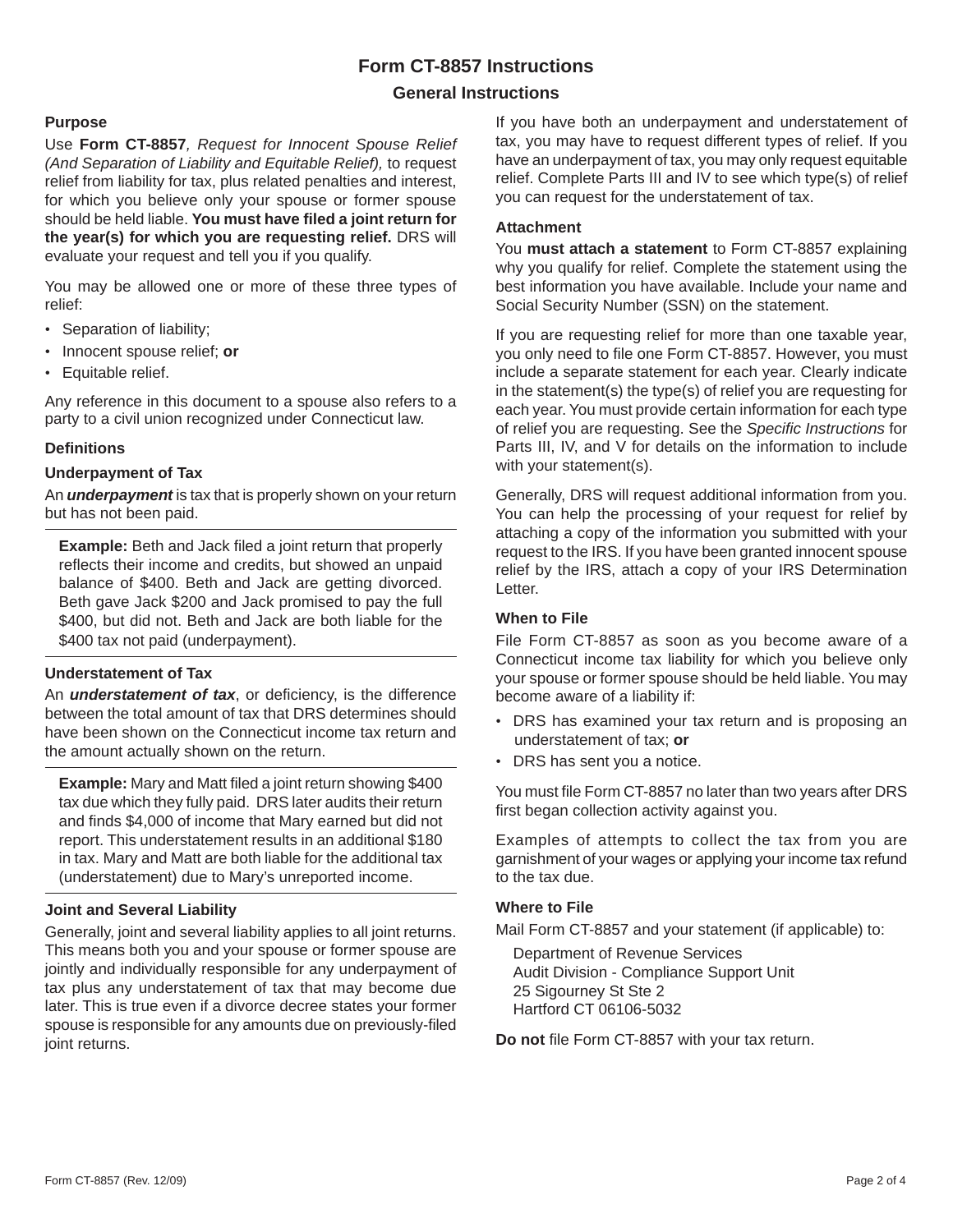## **Part I**

Enter your current name. If your current name is different from your name as shown on your tax return for any year for which you are requesting relief, enter it in parentheses after your current name. For example, enter "Jane Maple (formerly Jane Oak)."

## **Spousal Notification**

The law requires DRS to inform your spouse or former spouse of the request for relief from liability. DRS is also required to allow your spouse or former spouse to provide information that may assist in determining the amount of relief from liability. DRS will **not** provide information to your spouse or former spouse that could infringe on your privacy. DRS will not provide your new name, address, information about your employer, phone number, or any other information that does not relate to making a determination about your request for relief from liability.

## **Part II**

Line 1: Enter the taxable year(s) for which you have an understatement or underpayment. **Do not** enter any year(s) that DRS used your refund to offset the understatement or underpayment.

**Example:** You were due a refund for taxable year 2008 on your single return but DRS applied the refund to unpaid joint taxes for taxable year 2007. You enter "2007" on Line 1.

**Line 2:** Enter the current name and SSN of the person to whom you were married as of the end of the taxable year(s) listed on Line 1. If the name of the person shown on that year's tax return(s) is different from the current name, enter it in parentheses after the current name. For example, enter "Jane Maple (formerly Jane Oak)." Also enter the current home address and daytime telephone number if you know it.

## **Part III – Separation of Liability**

You may request separation of liability for any understatement of tax shown on the joint return(s) you filed with the person listed on Line 2 if that person died or you and that person:

- Are divorced;
- Are legally separated; **or**
- Have lived apart at all times during the 12-month period prior to the date you file Form CT-8857.

Separation of liability applies only to amounts owed that are not paid. DRS will not issue you a refund of amounts already paid.

## **How to Request Separation of Liability**

Attach a statement to Form CT- 8857 that shows the total amount of the understatement of tax. For each item that resulted in an understatement of tax, explain whether the item is attributable to you, the person listed on Line 2, or both of you. For example, unreported income earned by the person listed on Line 2 would be allocated to that person.

**Exception:** If, at the time you signed the joint return, you knew about any item that resulted in part or all of the understatement, then your request will not apply to that part of the understatement.

## **Part IV – Innocent Spouse Relief**

You may be allowed innocent spouse relief if **all** of the following apply:

- You filed a joint return for the year(s) entered on Line 1;
- There is an understatement of tax on the return(s) due to erroneous items of the person listed on Line 2;
- You can show that when you signed the return(s) you did not know and had no reason to know the understatement of tax existed (or the extent to which the understatement existed); **and**
- Taking into account all the facts and circumstances, it would be unfair to hold you liable for the understatement of tax.

## **Erroneous Items**

Any income, deduction, or credit is an erroneous item if it is omitted from or incorrectly reported on the joint return.

## **Partial Innocent Spouse Relief**

If you knew about any of the erroneous items, but did not know the full extent of the item(s), you may be allowed relief for the part of the understatement you did not know about. Explain in your statement attached to Form CT- 8857 how much you knew and why you did not know, and had no reason to know, the full extent of the item(s).

## **How to Request Innocent Spouse Relief**

Attach a statement to Form CT-8857 of why you believe you qualify. The statement will vary depending on your circumstances, but should include **all** of the following:

- The amount of the understatement of tax for which you are liable and are seeking relief;
- The amount and a detailed description of each erroneous item, including why you had no reason to know about the item or the extent to which you knew about the item; **and**
- Why you believe it would be unfair to hold you liable for the understatement of tax.